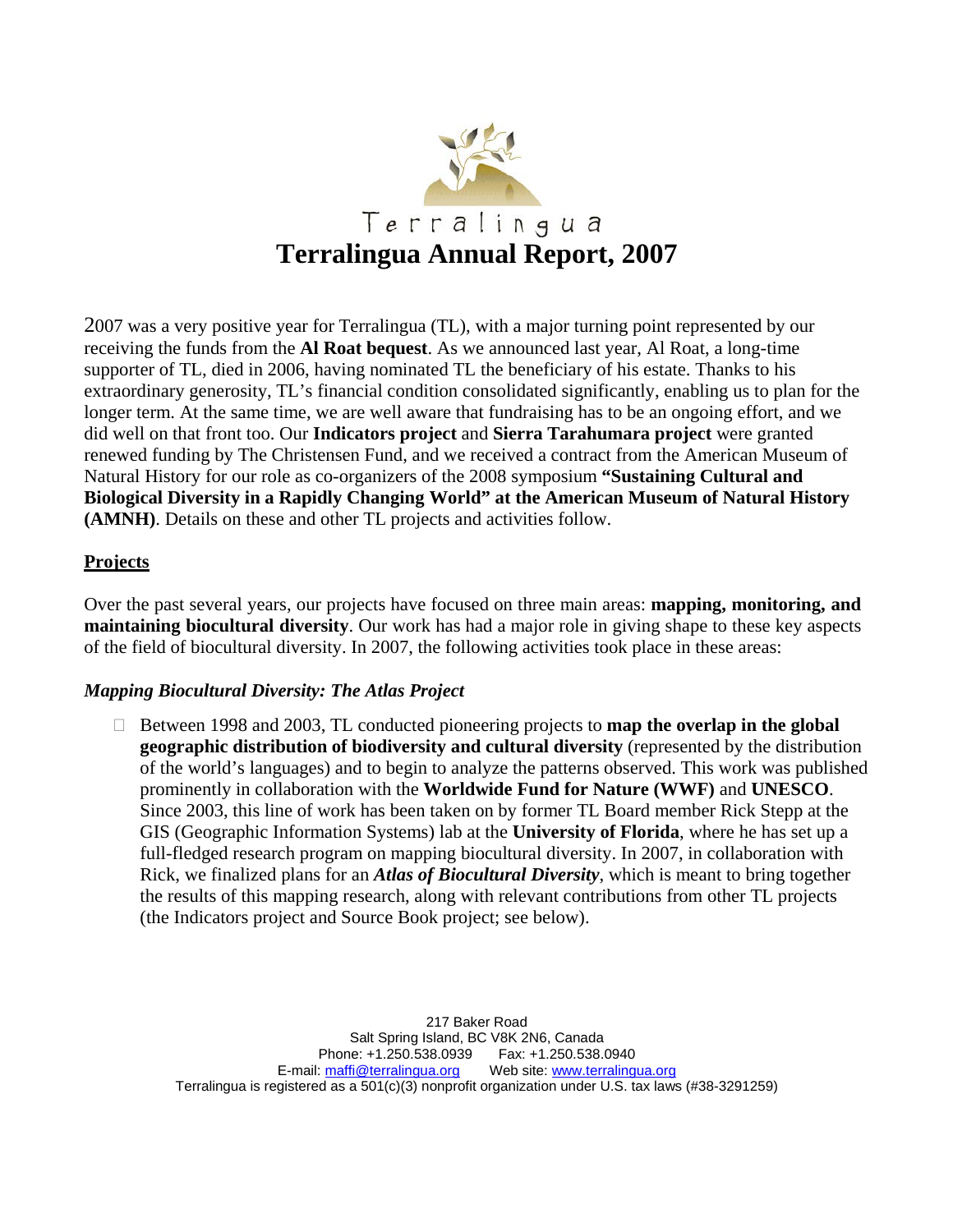- The Atlas, to be produced as a high quality illustrated volume with abundant global and regional mappings and explanatory text, is meant as a valuable reference tool for researchers, educators and policymakers, while also serving to introduce the public to the field of biocultural diversity. The main goals in the development of the Atlas are to **1) conclusively demonstrate on a global scale the interrelationships between biological and cultural diversity**, and **2) explore the reasons why this relationship occurs and the factors involved in both change and persistence of biocultural diversity**. Especially at the regional level, the Atlas will identify patterns using a range of data from biodiversity inventories to socio-economic analyses, in order to address hypotheses regarding the patterns of biocultural diversity. In particular, the Atlas will explore the role of globalization, population growth, and land use/land cover change on the state of biocultural diversity. Data and analyses from Terralingua's indicators and "snapshots" from the biocultural projects surveyed in the Source Book will complement the mappings. The Atlas promises to become a flagship publication for TL.
- Work on this project is expected to begin in late 2008. Meanwhile, Rick set out to produce an initial set of **maps to be exhibited at the AMNH symposium and World Conservation Congress in 2008**.

#### *Monitoring Biocultural Diversity: The Indicators Project*

- This two-pronged project aims to develop two tools: an **Index of Linguistic Diversity** (ILD) to measure state and trends of the world's languages; and a **Vitality Index of Traditional Environmental Knowledge** (VITEK) to measure state and trends of TEK. The ILD is intended to provide data on the number of the world's languages and on the number of mother-tongue speakers for each language over time, in order to systematically show whether and where languages are thriving or threatened. In 2007, co-authors Dave Harmon and Jonathan Loh assembled a sample database of 1,500 of the world's languages, using data points from Ethnologue and other sources spanning the years from 1926 to 2005. ILD methodologies are under development, with preliminary results to be presented at the **AMNH symposium** in April 2008 and the **Convention on Biological Diversity** in May 2008, and a more fine-tuned version to be presented at the **World Conservation Congress** in October 2008. The VITEK is meant to provide a quantitative tool to assess the vitality of TEK and identify the factors responsible for its persistence or loss. The VITEK is meant to be a flexible tool, specific enough to be locally appropriate, and generalizable enough to allow for comparison among sites, so that over time information can be assembled on the global state and trends of TEK. Author Stanford Zent completed a 130 pp. **report on the concept and methodology** and made plans for an initial **pilot study** in Venezuela in 2008, to be followed by testing of the VITEK in a number of other locations.
- Both of these indicators are very relevant for current international policy processes, particularly the **Convention on Biological Diversity (CBD)'s 2010 Target** for the reduction of biodiversity loss. This process seeks to establish a set of indicators to monitor progress in achieving this target. One of the specific goals, in line with **Article 8j of the CBD**, concerns monitoring the state and trends of traditional knowledge of indigenous and local communities, as relevant to the conservation of biodiversity. The CBD has identified indicators of the state and trend of languages (as a proxy for state and trends of linguistically encoded knowledge), as well as direct indicators for traditional knowledge, as desirable for this purpose. We will be actively promoting our indicators work in this context.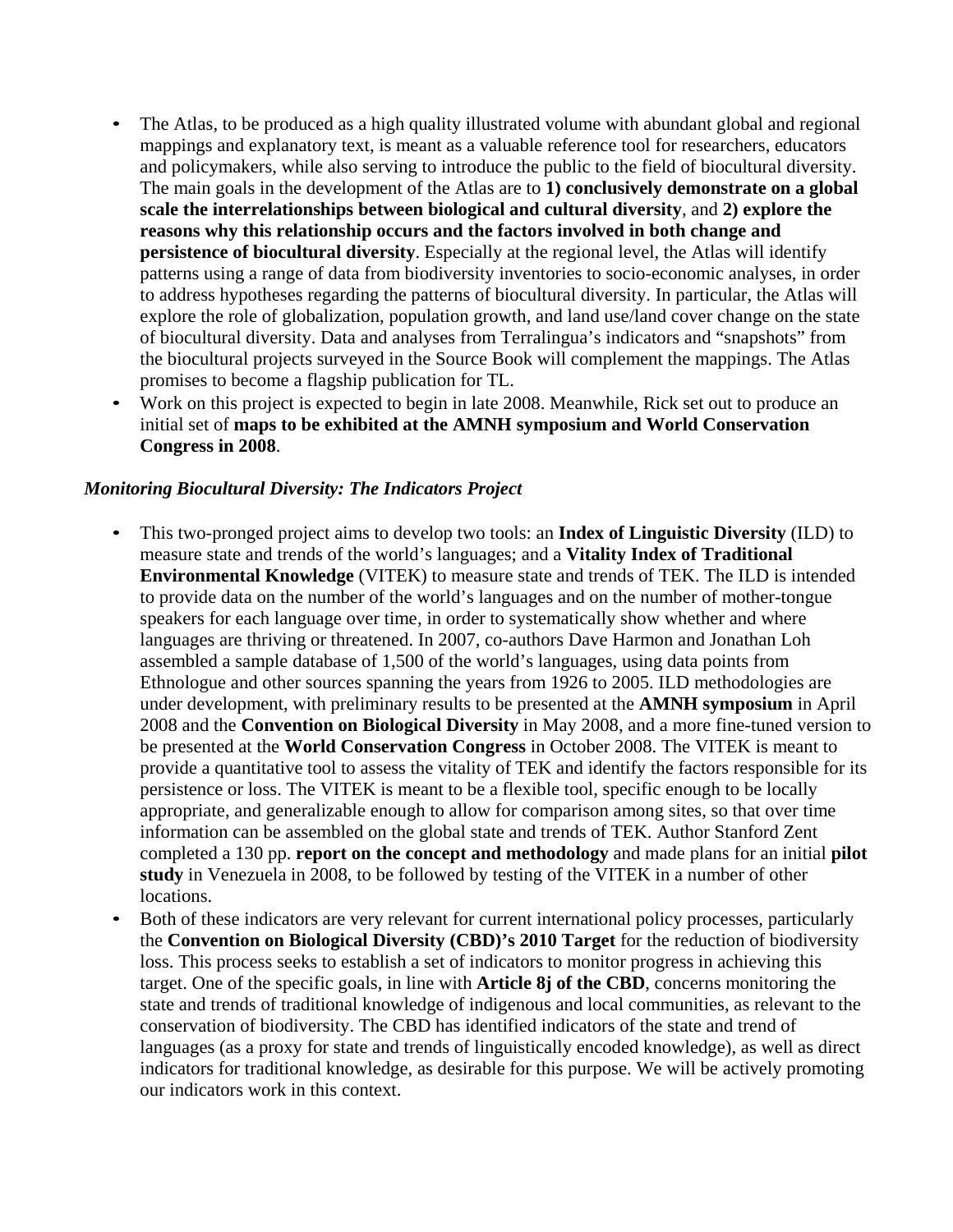# *Maintaining Biocultural Diversity: The Sierra Tarahumara Project*

- Following up on several years of contact with the Rarámuri people of the Sierra Tarahumara of northern Mexico, in 2006 TL launched the project "Eco-cultural health in the Sierra Tarahumara", to support the Rarámuri's efforts to restore the health of their ecosystems, their livelihoods, and socio-cultural resilience. After identifying the specific location for the project in 2006, in February 2007 we held an intensive workshop with the Rarámuri in the settlement of Tuchéachi, during which the community identified the concrete projects that they believe critical to the restoration of eco-cultural health in their communities. These are: **potable water, revegetation, hygiene/sanitation, and education/capacity building, especially for women and children**.
- With our support, in June 2007 community members initiated the **potable water** project, which consists in bringing in piped water from a montane spring they had previously identified. Some of the homesteads in this area so far lacked potable running water, and had to resort to water from polluted streams and seeps, with obvious health consequences. Drought and soil erosion have also seriously diminished the quantity of water from these sources. The project is due for completion in 2008. As for the other activities, project coordinator David Rapport assembled an expert team composed by Michel Nickels (**revegetation**), Victoria Lee (**hygiene/sanitation**) and Carla Paciotto (**education/capacity building**). The team commenced on-the-ground activities in November 2007. The community in Tuchéachi is taking active leadership and responsibility for maintaining and sustaining these projects. Further fieldwork with the community is planned for April and June 2008.
- The longer-term goal of this project is the development of a **bilingual/bicultural curriculum**  reflecting Rarámuri community hopes and aspirations for sustaining their eco-cultural health. Plans for this purpose will be made in 2008.

# *Maintaining Biocultural Diversity: The Source Book Project*

- In addition to carrying out a biocultural field project of our own, we wanted to learn about other people's experiences in integrating the conservation or restoration of biodiversity and ecosystems and the maitenance or revitalization of cultures and languages. In 2005-2006, we conducted an extensive survey to identify as many such projects as possible, and received information about 45 such projects from all continents. In 2007, co-authors Luisa Maffi and Ellen Woodley completed the manuscript of our *Global Source Book on Biocultural Diversity: Worldwide Experiences in an Integrated Approach to Sustaining Cultures and Biodiversity*  (250 pp.), which presents and analyzes the 45 projects and looks at lessons learned from them. At the end of the year, the manuscript went out to a major publisher for review, and we expect publication in 2009.
- Throughout the year, we maintained regular communications with the Source Book contributors, in order to obtain input and feedback as the analysis of their projects took shape. In 2008, coinciding with the redesign and upgrading of our website, we plan to set up a **web-based interactive version of the Source Book**, and to launch an **electronic discussion forum** devoted to exchanges of ideas among practitioners of biocultural diversity conservation. The goal is to foster a community of practice among those interested in integrating the conservation of biodiversity with the maintenance and revitalization of cultural traditions and languages.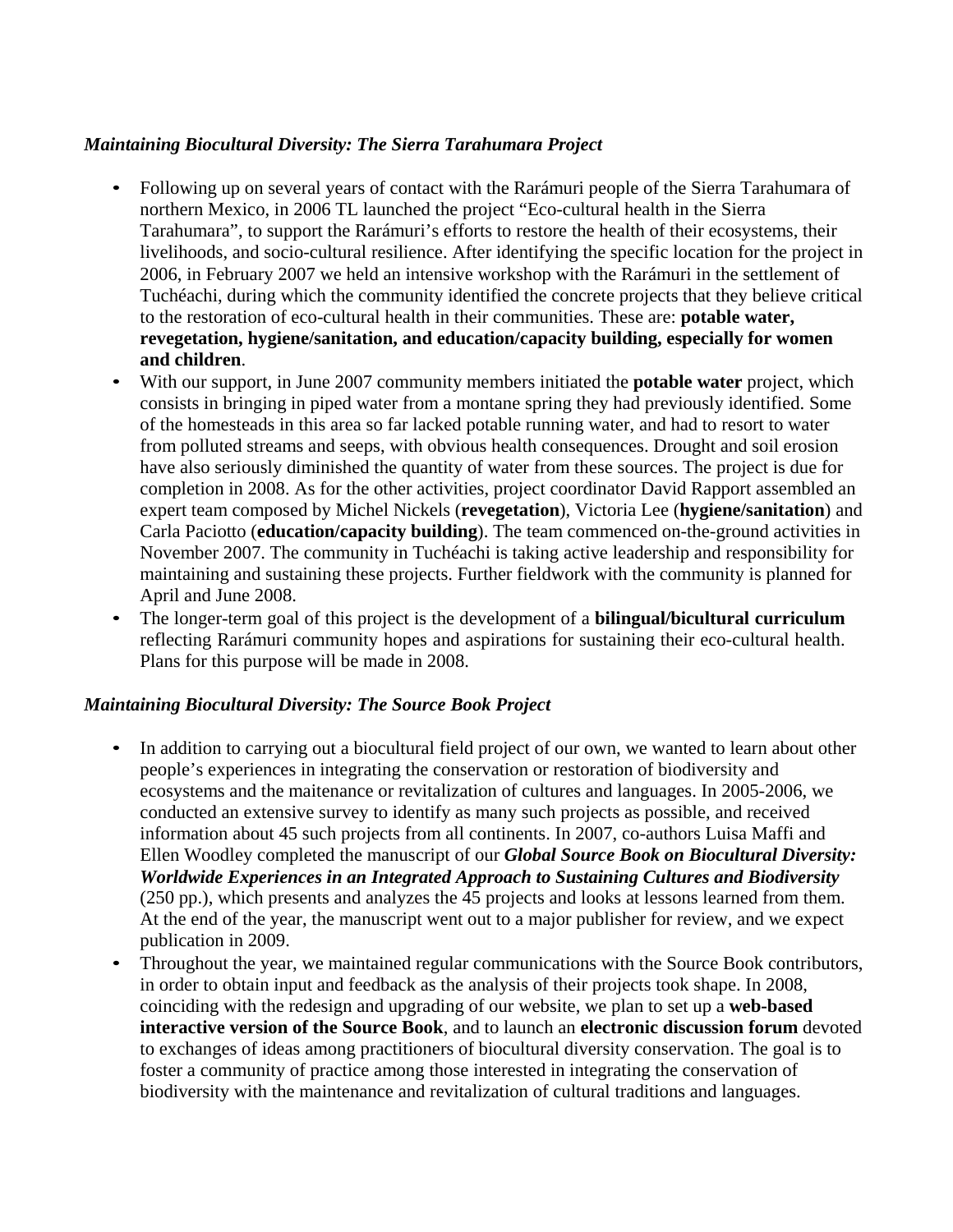• We made plans for showcasing the Source Book at two major 2008 events: the **AMNH symposium** and the **World Conservation Congress** (see below).

# **Other Activities**

In addition to our main projects, as always TL conducts a variety of other activities to disseminate and promote ideas about biocultural diversity and to create conditions for policy and action in favor of biocultural diversity. In 2007, these activities included the following:

# *Symposium "Sustaining Cultural and Biological Diversity in a Rapidly Changing World" (New York, 2-5 April, 2008)*

- Following initial contacts in 2006, in 2007 we finalized our partnership with the **American Museum of Natural History (AMNH)** in New York and the **International Union for Conservation of Nature (IUCN)'s Commission on Environmental, Economic, and Social Policy's Theme on Culture and Conservation** to jointly organize the **symposium "Sustaining Cultural and Biological Diversity in a Rapidly Changing World"**, to be held in the context of AMNH's prestigious Spring Symposia series. The idea of the symposium was to provide an opportunity to assess the current "state of the art" of our knowledge about the links and synergies between linguistic, cultural and biological diversity; and to explore integrative approaches to sustaining and supporting this biocultural diversity at different scales, from the local to the global, and through a variety of means, from action on the ground to policy at the international level.
- Preparations for the symposium proceeded intensively throughout the year. TL Director Luisa Maffi was involved as a Steering Committee member in shaping the program's content and identifying speakers and other participants—an international cast of including **social and natural scientists, conservationists, indigenous researchers and activists, funders, and members of NGOs and international organizations**. The symposium will be introduced by Luisa Maffi, and the program includes several plenary sessions, panels, and other events organized by TL and featuring TL collaborators and Board members. (Se[e](http://symposia.cbc.amnh.org/biocultural/index.html) <http://symposia.cbc.amnh.org/biocultural/index.html> for further information about the symposium.)
- At the symposium, TL will also be closely involved in the preparation of **policy recommendations and resolutions on biocultural diversity** to be submitted to the **World Conservation Congress (**see below**)**. These policy statements will request that IUCN fully integrate considerations of cultural diversity and cultural values in its program of work and develop policy and technical guidance to implement these principles.

# *World Conservation Congress (Barcelona, 5-14 October 2008)*

• The **4th World Conservation Congress (WCC)**, IUCN's flagship gathering of the world's conservationists, is themed **"A Diverse and Sustainable World"**. In this context, in 2007 TL worked with AMNH, IUCN, and The Christensen Fund in preparation for a major **promotion of biocultural diversity** at the WCC, where over 5,000 participants, including representatives of all governments, major NGOs, and international organizations are expected to gather.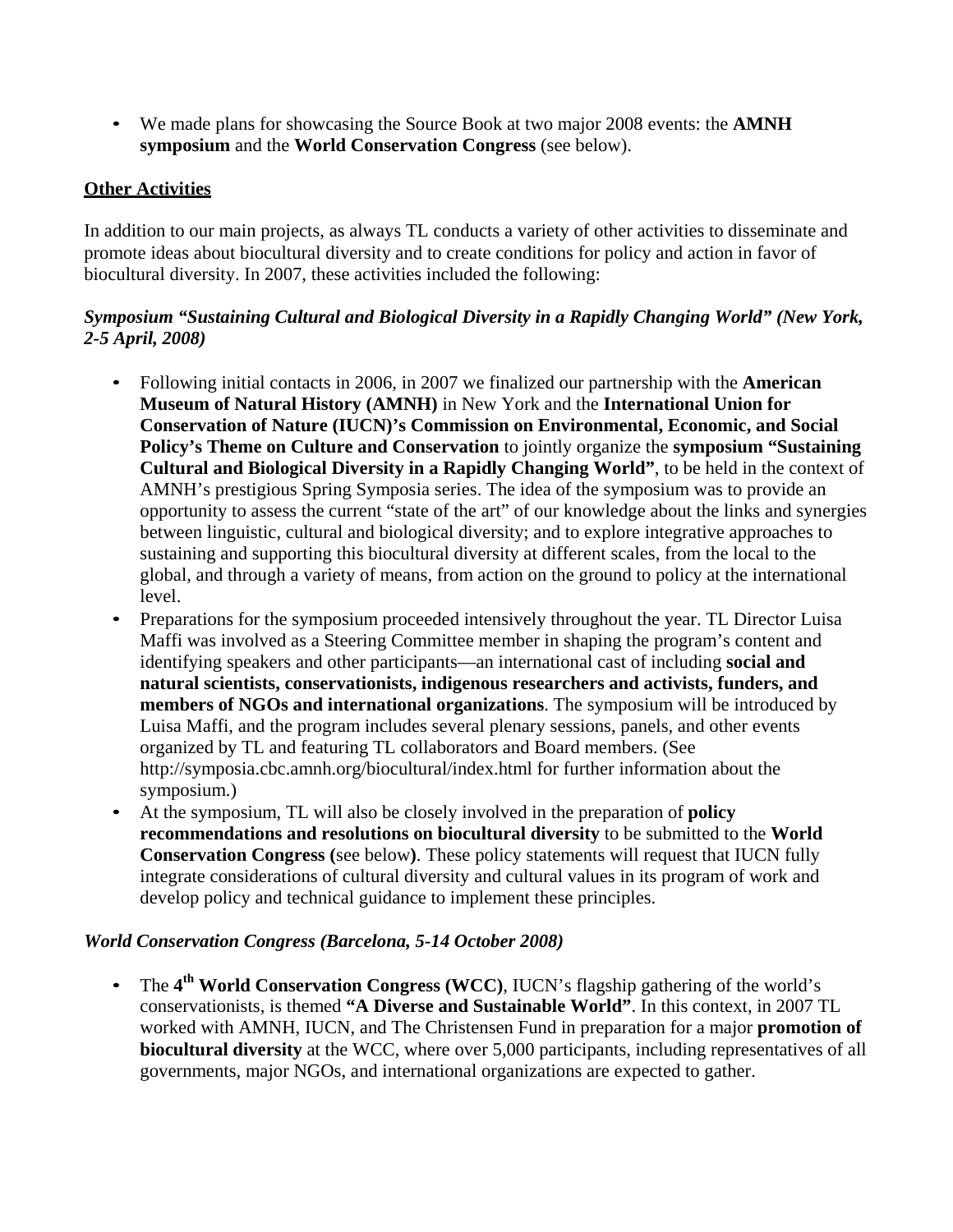- A **"block" of biocultural events** was approved by WCC organizers, including a session reporting on results from the AMNH symposium, a session on TL's biocultural indicators, a session on eco-cultural health, an ubuntu table for the Source Book, and an exhibition of Rick Stepp's maps.
- The **draft recommendations and resolutions on biocultural diversity** to be developed at the AMNH symposium will be submitted to the WCC assembly for approval.

## *Festival of Science (Genova, 25 October - 6 November 2007)*

- Following up on our participation in the Festival in 2005, we were invited to contribute again. Our proposal for the session **"Unity in diversity: (Re)discovering organic thinking for a sustainable future"** was accepted, and the session was set for 27 October 2007.
- Luisa Maffi introduced and moderated the session, and the invited participants presented concepts and case studies (from Mexico, Australia, and Italy), with a focus on maintaining and recovering eco-cultural health in cultural landscapes.

### *Collaboration with United Nations Environment Programme*

• We established a **Memorandum of Understanding with UNEP** for the preparation of a **background paper on biocultural diversity**, to inform this organization on a topic of growing policy relevance. The paper is to be prepared in early 2008.

### *Activities in Japan*

- In the course of a **3-month period in Japan (March-May 2007)**, during which she was affiliated with the **Transdisciplinary Initiative on Global Sustainability, Integrative System for Sustainability Science, University of Tokyo**, TL Director Luisa Maffi co-taught with David Rapport a **graduate course on eco-cultural health** to Japanese students in the **School of Landscape Ecology at University of Tokyo** and gave a joint **campus-wide talk** with a focus on the **eco-cultural health in the Sierra Tarahumara** project.
- She also visited the **UN University – Institute of Advanced Studies field station in Kanazawa**, where she learned about the **satoyama** (Japan's traditional cultural landscape), and the **Research Institute on Humanity and Nature in Kyoto**, where she gave a **lecture on biocultural diversity** and met with the Institute's researchers.

#### **Publications and Media**

In 2007, several of our writings on biocultural diversity went to press, most notably:

• **"Culture" section** (by Luisa Maffi and Ellen Woodley) in **Chapter 5, Biodiversity,** *Global Environment Outlook: Environment for Development* **(GEO-4)**, pp. 182-185**.** Nairobi: UNEP. GEO-4 is the **United Nations Environment Programme**'s flagship report. The **political impact**  of this topic (included for the first time in this periodic report on the state of the global environment, which goes to all of the world's governments) is reflected prominently in the **definition of biodiversity** given on p. 160 of the report: "**Biodiversity also incorporates**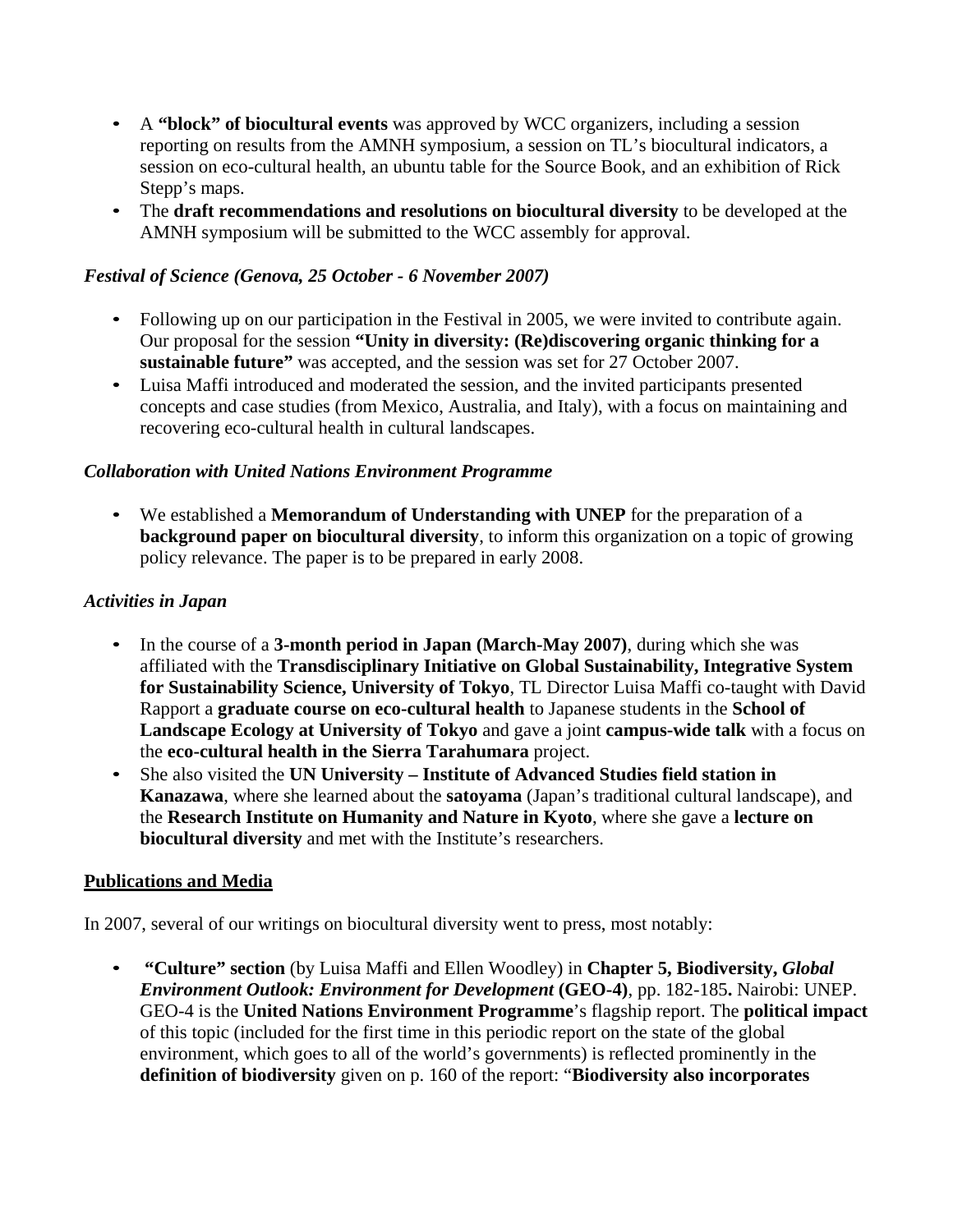**human cultural diversity**, which can be affected by the same drivers as biodiversity, and which has impacts on the diversity of genes, other species, and ecosystems."

Other writings published or prepared in 2007 include:

- Maffi, L. 2007. **Bio-cultural diversity for endogenous development: Lessons from research, policy, and on-the-ground experiences**. In *Endogenous Development and Bio-Cultural Diversity:The interplay of worldviews, globalisation and locality*, ed. by B. Haverkort and S. Rist. Pp. 56-66. Leusden, The Netherlands: COMPAS.
- Maffi, L. 2007. **Biocultural diversity and sustainability**. In *Sage Handbook on Environment and Society*, ed. by J. Pretty, A. Ball, T. Benton, J. Guivant, D. Lee, D. Orr, M. Pfeffer and H. Ward. Pp. 267-277. London: Sage Publications.
- Maffi, L. forthcoming. **Talking diversity**. In *World Conservation: The magazine of the World Conservation Union*, January 2008.
- Maffi, L. and E. Woodley submitted. *Global Source Book on Biocultural Diversity: Worldwide Experiences in an Integrated Approach to Sustaining Cultures and Biodiversity*. Under review.

In addition, we started exploring options for **re-publishing Luisa Maffi's 2001 edited volume** *On Biocultural Diversity* and for the **compilation of an anthology textbook on biocultural diversity**.

Luisa Maffi was **interviewed on language endangerment** for the following media outlets:

- *Geographical Magazine* (UK), article "Modern Languages" by Charles Furniss (April 2007 issue, pp. 53-61).
- **Radio Sole24Ore** (Italy), program on language endangerment, October 10, 2007.

# **Organizational Development**

In 2007, Luisa Maffi assumed the new role of **Director of TL**, after completing her maximum term as President of the TL Board and stepping off the Board at the end of 2006. Sheri Tatsch (University of California at Davis) took on the newly established position of **Chair of the Board**. The Board assumed its new title of **"Board of Governors"** (changed from the original "Board of Directors"), to stress its governance function as distinct from the executive function of the Director.

Because of vacancies on the Board having arisen in 2006, in early 2007 three new Board members were elected: Kathryn Carter (CarterMore Financial Group/LPL, USA), Margaret Florey (Monash University, Australia) and Eugene Hunn (University of Washington, USA), with one vacancy remaining to be filled. Carter resigned later in 2007 for personal reasons, bringing up the vacancies to two. The final **composition of the Board in 2007** was therefore as follows: